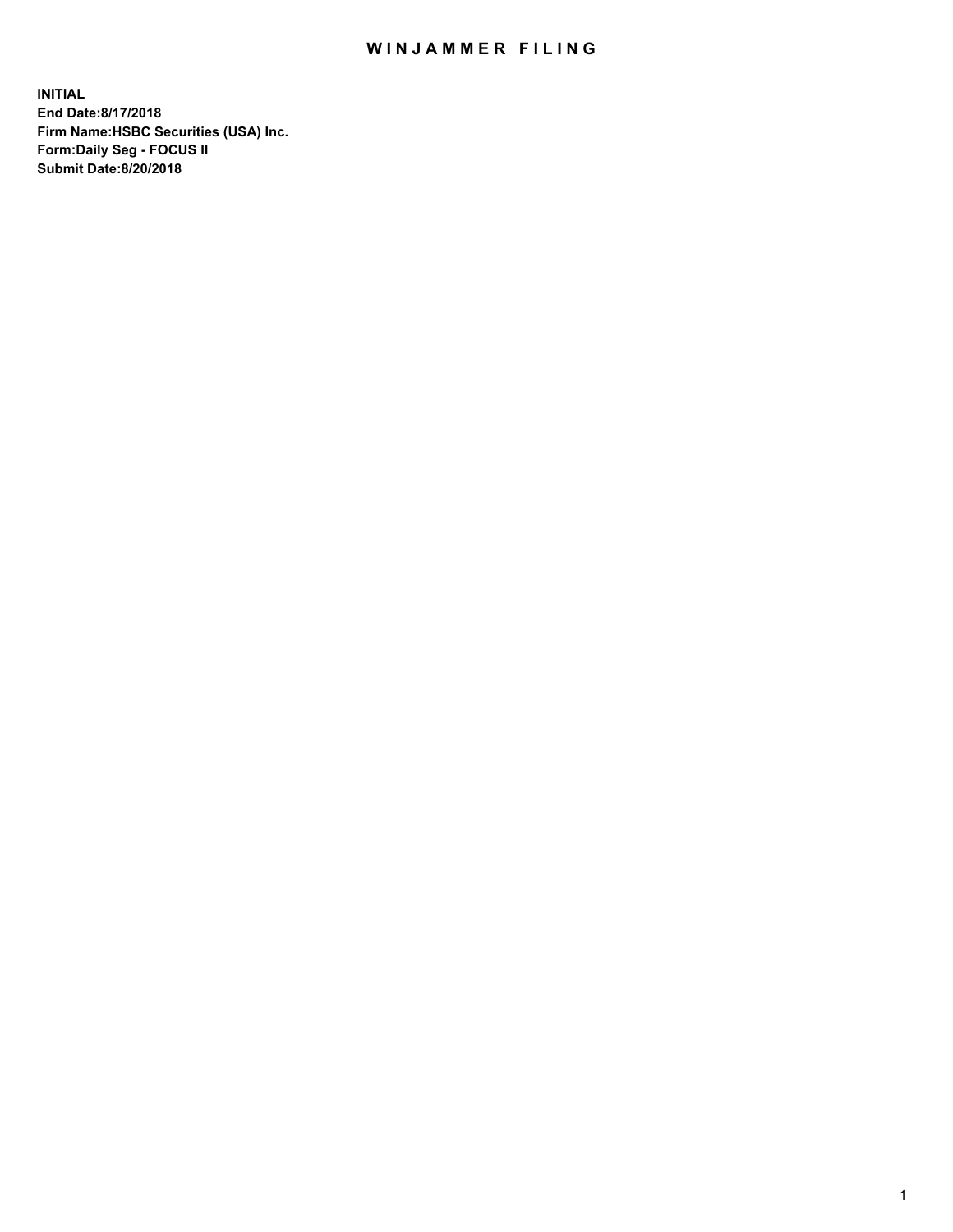**INITIAL End Date:8/17/2018 Firm Name:HSBC Securities (USA) Inc. Form:Daily Seg - FOCUS II Submit Date:8/20/2018 Daily Segregation - Cover Page**

| Name of Company                                                                                                                                                                                                                                                                                                                | <b>HSBC Securities (USA) Inc.</b>                                          |
|--------------------------------------------------------------------------------------------------------------------------------------------------------------------------------------------------------------------------------------------------------------------------------------------------------------------------------|----------------------------------------------------------------------------|
| <b>Contact Name</b>                                                                                                                                                                                                                                                                                                            | <b>Michael Vacca</b>                                                       |
| <b>Contact Phone Number</b>                                                                                                                                                                                                                                                                                                    | 212-525-7951                                                               |
| <b>Contact Email Address</b>                                                                                                                                                                                                                                                                                                   | michael.vacca@us.hsbc.com                                                  |
| FCM's Customer Segregated Funds Residual Interest Target (choose one):<br>a. Minimum dollar amount: : or<br>b. Minimum percentage of customer segregated funds required:% ; or<br>c. Dollar amount range between: and; or<br>d. Percentage range of customer segregated funds required between:% and%.                         | 147,000,000<br>$\overline{\mathbf{0}}$<br>0 <sub>0</sub><br>0 <sub>0</sub> |
| FCM's Customer Secured Amount Funds Residual Interest Target (choose one):<br>a. Minimum dollar amount: ; or<br>b. Minimum percentage of customer secured funds required:%; or<br>c. Dollar amount range between: and; or<br>d. Percentage range of customer secured funds required between:% and%.                            | 25,000,000<br><u>0</u><br>0 <sub>0</sub><br>00                             |
| FCM's Cleared Swaps Customer Collateral Residual Interest Target (choose one):<br>a. Minimum dollar amount: ; or<br>b. Minimum percentage of cleared swaps customer collateral required:% ; or<br>c. Dollar amount range between: and; or<br>d. Percentage range of cleared swaps customer collateral required between:% and%. | 95,000,000<br><u>0</u><br>00<br>0 <sub>0</sub>                             |

Attach supporting documents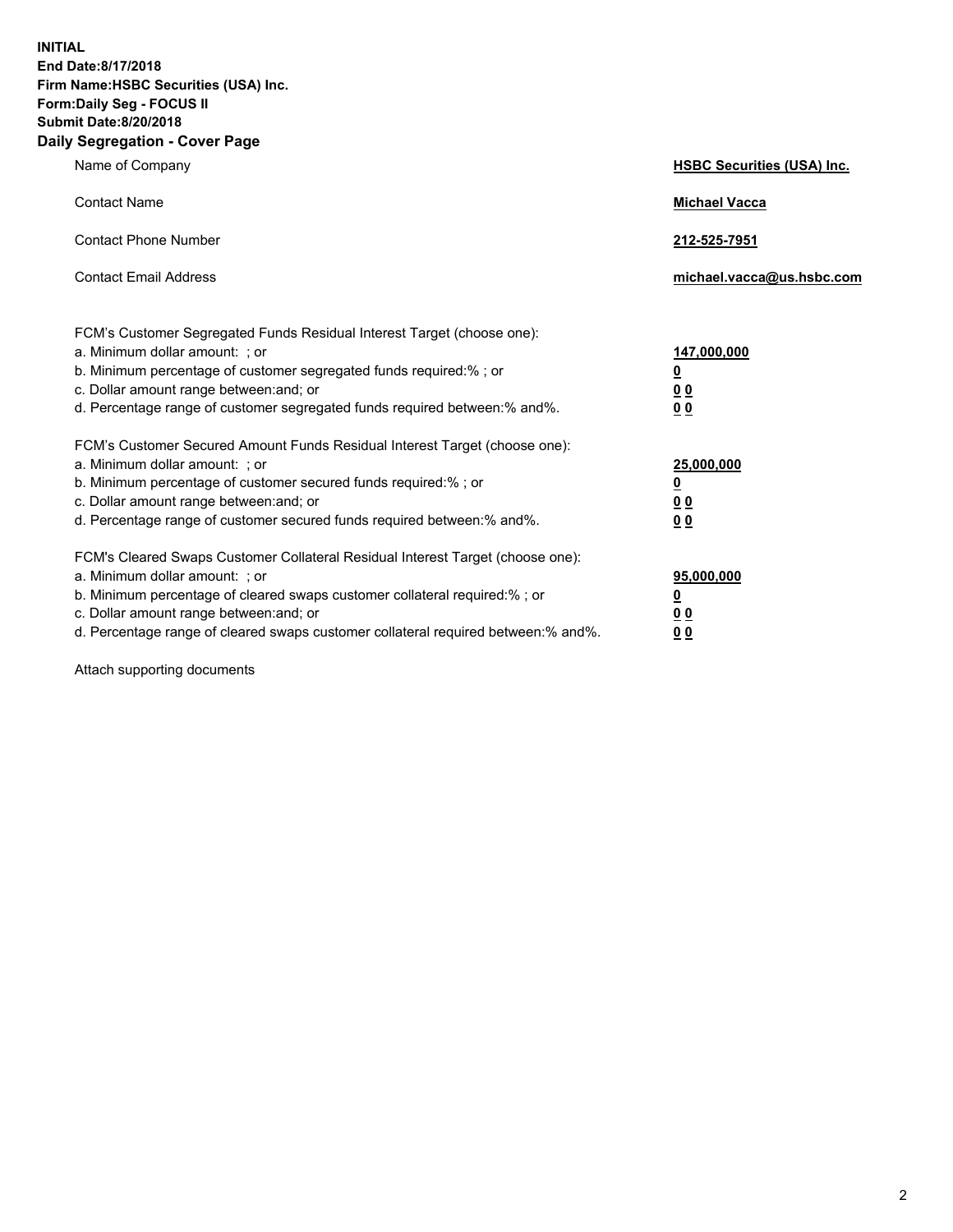**INITIAL End Date:8/17/2018 Firm Name:HSBC Securities (USA) Inc. Form:Daily Seg - FOCUS II Submit Date:8/20/2018 Daily Segregation - Secured Amounts**

Foreign Futures and Foreign Options Secured Amounts Amount required to be set aside pursuant to law, rule or regulation of a foreign government or a rule of a self-regulatory organization authorized thereunder **0** [7305] 1. Net ledger balance - Foreign Futures and Foreign Option Trading - All Customers A. Cash **110,620,878** [7315] B. Securities (at market) **80,702,370** [7317] 2. Net unrealized profit (loss) in open futures contracts traded on a foreign board of trade **-3,826,311** [7325] 3. Exchange traded options a. Market value of open option contracts purchased on a foreign board of trade **0** [7335] b. Market value of open contracts granted (sold) on a foreign board of trade **0** [7337] 4. Net equity (deficit) (add lines 1. 2. and 3.) **187,496,937** [7345] 5. Account liquidating to a deficit and account with a debit balances - gross amount **1,356,785** [7351] Less: amount offset by customer owned securities **-1,315,428** [7352] **41,357** [7354] 6. Amount required to be set aside as the secured amount - Net Liquidating Equity Method (add lines 4 and 5) **187,538,294** [7355] 7. Greater of amount required to be set aside pursuant to foreign jurisdiction (above) or line 6. **187,538,294** [7360] FUNDS DEPOSITED IN SEPARATE REGULATION 30.7 ACCOUNTS 1. Cash in banks A. Banks located in the United States **95,156,984** [7500] B. Other banks qualified under Regulation 30.7 **0** [7520] **95156984** [7530] 2. Securities A. In safekeeping with banks located in the United States **48,845,872** [7540] B. In safekeeping with other banks qualified under Regulation 30.7 **0** [7560] **48845872** [7570] 3. Equities with registered futures commission merchants A. Cash **0** [7580] B. Securities **0** [7590] C. Unrealized gain (loss) on open futures contracts **0** [7600] D. Value of long option contracts **0** [7610] E. Value of short option contracts **0** [7615] **0** [7620] 4. Amounts held by clearing organizations of foreign boards of trade A. Cash **0** [7640] B. Securities **0** [7650] C. Amount due to (from) clearing organization - daily variation **0** [7660] D. Value of long option contracts **0** [7670] E. Value of short option contracts **0** [7675] **0** [7680] 5. Amounts held by members of foreign boards of trade A. Cash **50,823,699** [7700] B. Securities **31,856,498** [7710] C. Unrealized gain (loss) on open futures contracts **-3,826,311** [7720] D. Value of long option contracts **0** [7730] E. Value of short option contracts **0** [7735] **78853886** [7740] 6. Amounts with other depositories designated by a foreign board of trade **0** [7760] 7. Segregated funds on hand **0** [7765] 8. Total funds in separate section 30.7 accounts **222856742** [7770] 9. Excess (deficiency) Set Aside for Secured Amount (subtract line 7 Secured Statement Page 1 from Line 8) **35318448** [7380] 10. Management Target Amount for Excess funds in separate section 30.7 accounts **25,000,000** [7780] 11. Excess (deficiency) funds in separate 30.7 accounts over (under) Management Target **10,318,448** [7785]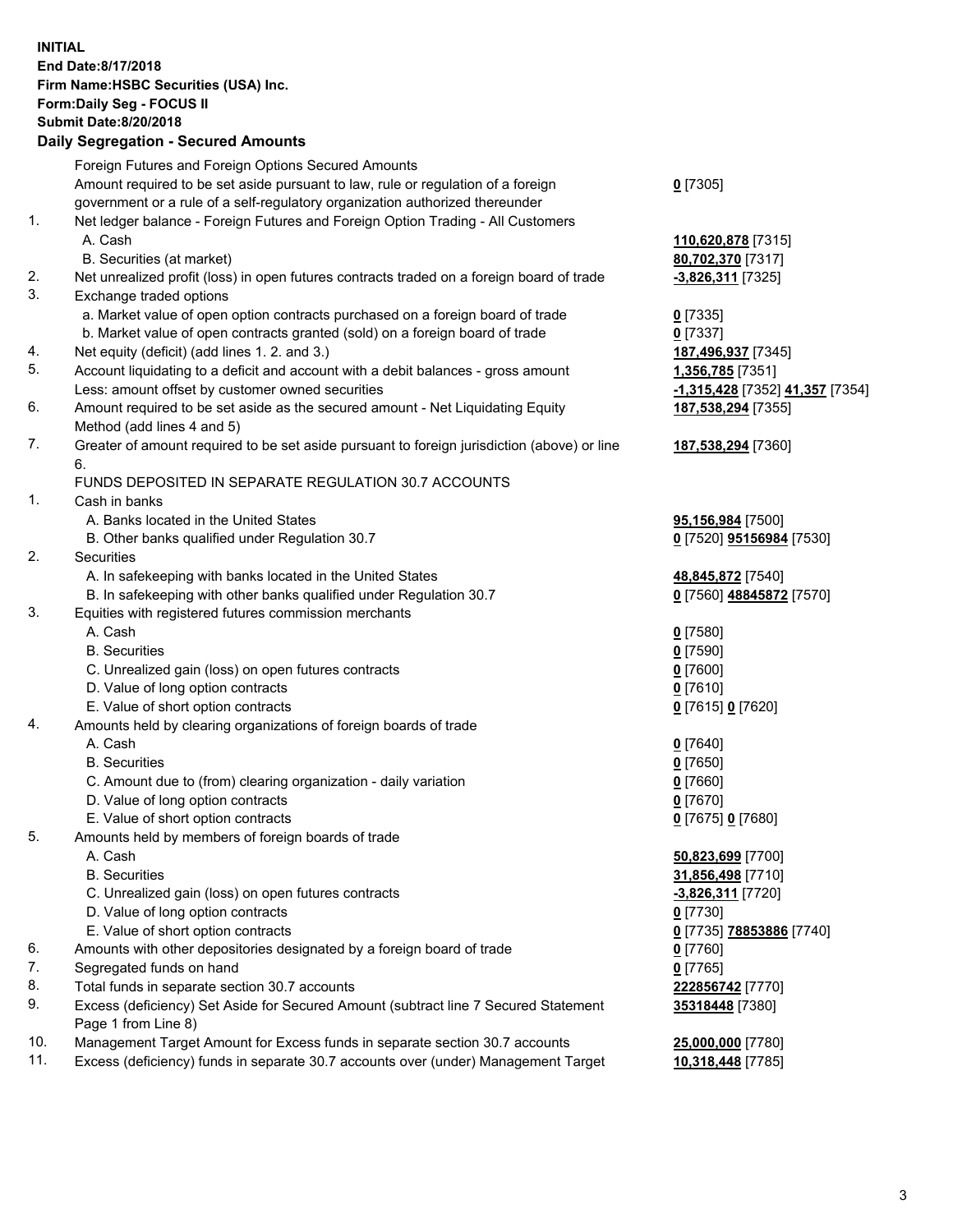|                | <b>INITIAL</b><br>End Date:8/17/2018<br>Firm Name: HSBC Securities (USA) Inc.<br>Form: Daily Seg - FOCUS II<br><b>Submit Date:8/20/2018</b><br>Daily Segregation - Segregation Statement |                                               |
|----------------|------------------------------------------------------------------------------------------------------------------------------------------------------------------------------------------|-----------------------------------------------|
|                | SEGREGATION REQUIREMENTS(Section 4d(2) of the CEAct)                                                                                                                                     |                                               |
| 1 <sub>1</sub> | Net ledger balance                                                                                                                                                                       |                                               |
|                | A. Cash                                                                                                                                                                                  | 195,017,820 [7010]                            |
|                | B. Securities (at market)                                                                                                                                                                | 1,436,437,596 [7020]                          |
| 2.             | Net unrealized profit (loss) in open futures contracts traded on a contract market                                                                                                       | 194,396,564 [7030]                            |
| 3.             | Exchange traded options                                                                                                                                                                  |                                               |
|                | A. Add market value of open option contracts purchased on a contract market                                                                                                              | 309,052,040 [7032]                            |
|                | B. Deduct market value of open option contracts granted (sold) on a contract market                                                                                                      | -103,844,856 [7033]                           |
| 4.             | Net equity (deficit) (add lines 1, 2 and 3)                                                                                                                                              | 2031059164 [7040]                             |
| 5.             | Accounts liquidating to a deficit and accounts with                                                                                                                                      |                                               |
|                | debit balances - gross amount                                                                                                                                                            | 12,901,284 [7045]                             |
|                | Less: amount offset by customer securities                                                                                                                                               | <mark>-12,703,477</mark> [7047] 197807 [7050] |
| 6.             | Amount required to be segregated (add lines 4 and 5)                                                                                                                                     | 2031256971 [7060]                             |
|                | FUNDS IN SEGREGATED ACCOUNTS                                                                                                                                                             |                                               |
| 7.             | Deposited in segregated funds bank accounts                                                                                                                                              |                                               |
|                | A. Cash                                                                                                                                                                                  | 24,658,198 [7070]                             |
|                | B. Securities representing investments of customers' funds (at market)                                                                                                                   | $0$ [7080]                                    |
|                | C. Securities held for particular customers or option customers in lieu of cash (at                                                                                                      | 207,100,405 [7090]                            |
|                | market)                                                                                                                                                                                  |                                               |
| 8.             | Margins on deposit with derivatives clearing organizations of contract markets                                                                                                           |                                               |
|                | A. Cash                                                                                                                                                                                  | 413,219,476 [7100]                            |
|                | B. Securities representing investments of customers' funds (at market)                                                                                                                   | 78,339,420 [7110]                             |
|                | C. Securities held for particular customers or option customers in lieu of cash (at<br>market)                                                                                           | 1,150,410,791 [7120]                          |
| 9.             | Net settlement from (to) derivatives clearing organizations of contract markets                                                                                                          | 25,634,455 [7130]                             |
| 10.            | Exchange traded options                                                                                                                                                                  |                                               |
|                | A. Value of open long option contracts                                                                                                                                                   | 309,052,040 [7132]                            |
|                | B. Value of open short option contracts                                                                                                                                                  | -103,844,856 [7133]                           |
| 11.            | Net equities with other FCMs                                                                                                                                                             |                                               |
|                | A. Net liquidating equity                                                                                                                                                                | 8,388,805 [7140]                              |
|                | B. Securities representing investments of customers' funds (at market)                                                                                                                   | 0 [7160]                                      |
|                | C. Securities held for particular customers or option customers in lieu of cash (at                                                                                                      | $0$ [7170]                                    |
|                | market)                                                                                                                                                                                  |                                               |
| 12.            | Segregated funds on hand                                                                                                                                                                 | 78,926,400 [7150]                             |
| 13.            | Total amount in segregation (add lines 7 through 12)                                                                                                                                     | 2191885134 [7180]                             |
| 14.            | Excess (deficiency) funds in segregation (subtract line 6 from line 13)                                                                                                                  | 160628163 [7190]                              |
| 15.            | Management Target Amount for Excess funds in segregation                                                                                                                                 | 147,000,000 [7194]                            |
| 16.            | Excess (deficiency) funds in segregation over (under) Management Target Amount                                                                                                           | 13,628,163 [7198]                             |

16. Excess (deficiency) funds in segregation over (under) Management Target Amount Excess